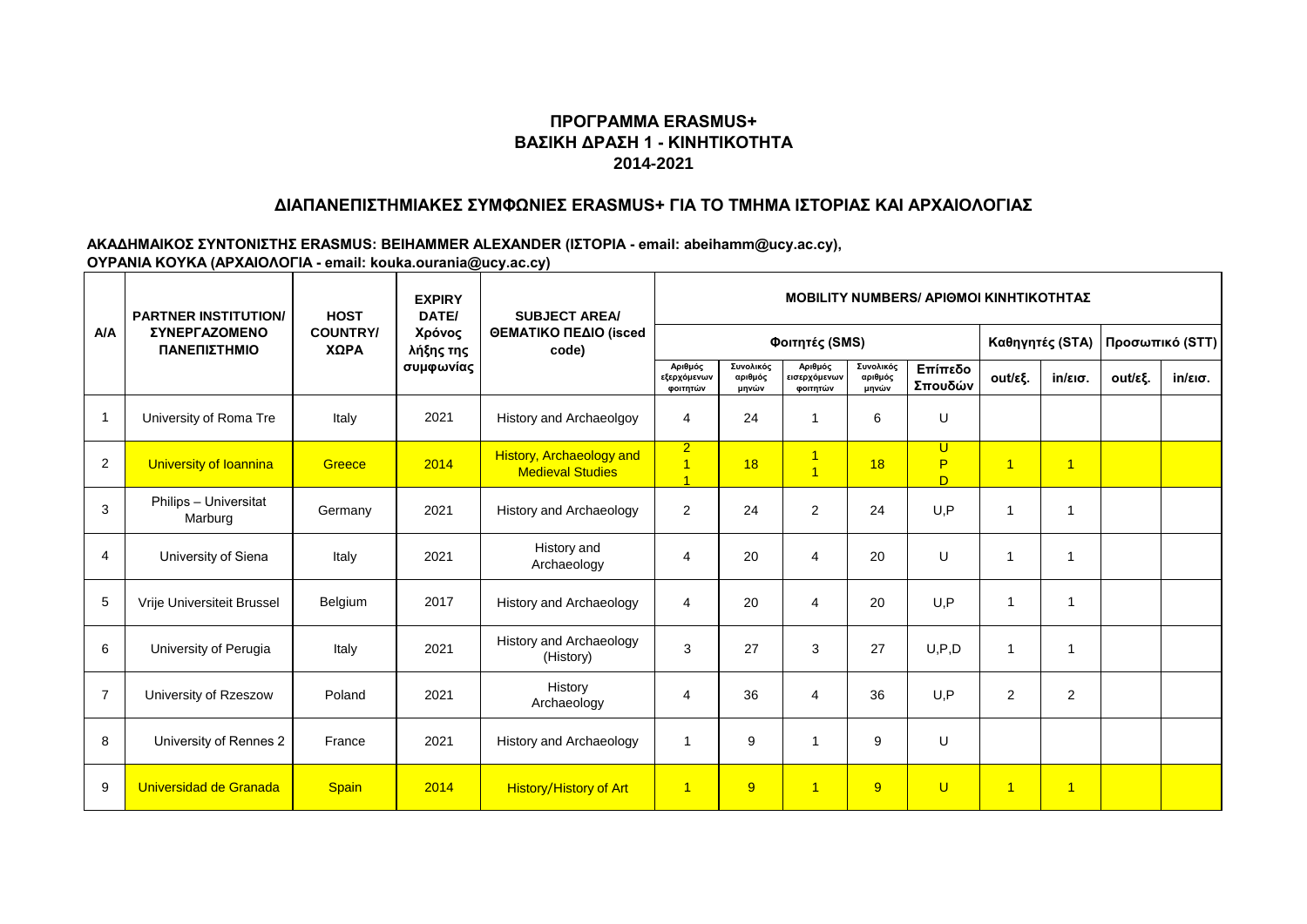### **ΔΙΑΠΑΝΕΠΙΣΤΗΜΙΑΚΕΣ ΣΥΜΦΩΝΙΕΣ ERASMUS+ ΓΙΑ ΤΟ ΤΜΗΜΑ ΙΣΤΟΡΙΑΣ ΚΑΙ ΑΡΧΑΙΟΛΟΓΙΑΣ**

|     | <b>HOST</b><br><b>PARTNER INSTITUTION/</b>     |                         | <b>EXPIRY</b><br>DATE/           | <b>SUBJECT AREA/</b>                 | MOBILITY NUMBERS/ APIOMOI ΚΙΝΗΤΙΚΟΤΗΤΑΣ |                               |                                     |                               |                    |                 |                   |                 |                   |  |
|-----|------------------------------------------------|-------------------------|----------------------------------|--------------------------------------|-----------------------------------------|-------------------------------|-------------------------------------|-------------------------------|--------------------|-----------------|-------------------|-----------------|-------------------|--|
| A/A | ΣΥΝΕΡΓΑΖΟΜΕΝΟ<br>ΠΑΝΕΠΙΣΤΗΜΙΟ                  | <b>COUNTRY/</b><br>ΧΩΡΑ | Χρόνος<br>λήξης της<br>συμφωνίας | ΘΕΜΑΤΙΚΟ ΠΕΔΙΟ (isced<br>code)       |                                         |                               | Φοιτητές (SMS)                      |                               |                    | Καθηγητές (STA) |                   | Προσωπικό (STT) |                   |  |
|     |                                                |                         |                                  |                                      | Αριθμός<br>εξερχόμενων<br>φοιτητών      | Συνολικός<br>αριθμός<br>μηνών | Αριθμός<br>εισερχόμενων<br>φοιτητών | Συνολικός<br>αριθμός<br>μηνών | Επίπεδο<br>Σπουδών | out/εξ.         | $in/\epsilon$ ισ. | out/εξ.         | $in/\epsilon$ ισ. |  |
| 10  | Uniwersytet Warminsko-<br>Mazurski W Olsztynie | Poland                  | 2021                             | History<br>Archaeology               |                                         | 5                             | 2                                   | 10                            | U<br>P             |                 |                   |                 |                   |  |
| 11  | Universita del Salento                         | <b>Italy</b>            | 2014                             | <b>History</b><br>Archaeology        | $\overline{2}$<br>$\overline{2}$        | 10<br>10                      | $\overline{2}$                      | 8                             | U, P, D            | $\overline{1}$  | $\overline{1}$    |                 |                   |  |
| 12  | University of Crete                            | Greece                  | 2021                             | History and Archaeology              | 2                                       | 10                            | 2                                   | 10                            | U, P               |                 |                   |                 |                   |  |
| 13  | Universite Toulouse II Le<br>Mirail            | France                  | 2017                             | History and Archaeology              | 2                                       | 18                            | 2                                   | 18                            | U, P               | 1               | -1                |                 |                   |  |
| 14  | <b>Freie Universitat Berlin</b>                | Germany                 | 2021                             | History and Archaeology              | $\overline{1}$                          | 10                            | 1                                   | 10                            | U, P               |                 |                   |                 |                   |  |
| 15  | Universite de Lorraine (ex<br>Nancy 2)         | France                  | 2021                             | History and Archaeology              | 3                                       | 27                            | 3                                   | 27                            |                    |                 |                   |                 |                   |  |
| 16  | Universite de Picardie<br>Jules Verne          | France                  | 2021                             | History and Archaeology              | -1                                      | 6                             | 1                                   | 6                             | U, P               | 1               | -1                |                 |                   |  |
| 17  | University of Lodz                             | Poland                  | 2021                             | Humanities (History,<br>Archaeology) | 3                                       | 30                            | 3                                   | 30                            | U                  |                 |                   |                 |                   |  |
| 18  | <b>Adam Mickiewicz</b><br>University of Poznan | Poland                  | 2021                             | History                              | $\overline{2}$                          | 10                            | $\overline{2}$                      | 10                            | U, P, D            |                 | 1                 |                 |                   |  |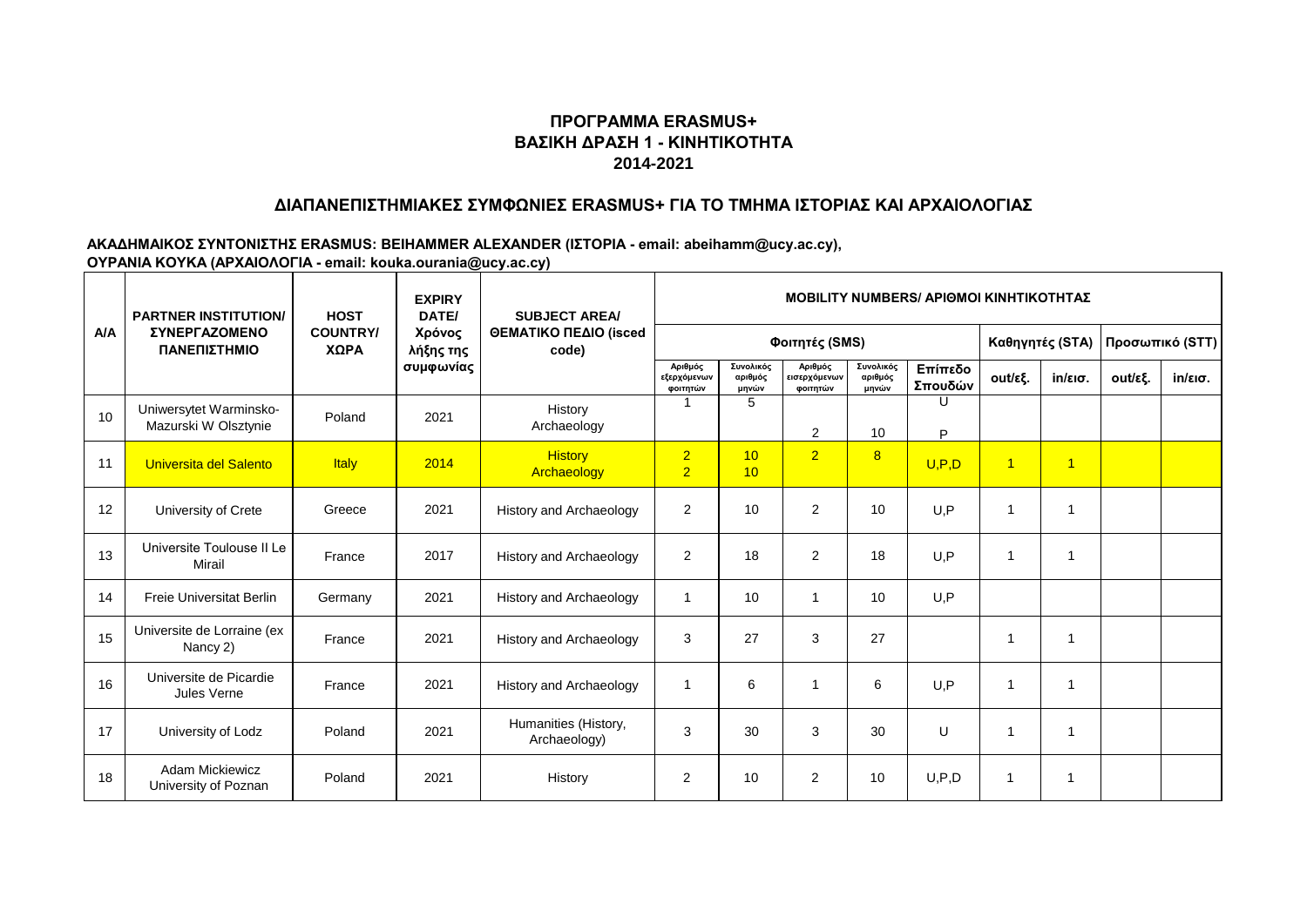### **ΔΙΑΠΑΝΕΠΙΣΤΗΜΙΑΚΕΣ ΣΥΜΦΩΝΙΕΣ ERASMUS+ ΓΙΑ ΤΟ ΤΜΗΜΑ ΙΣΤΟΡΙΑΣ ΚΑΙ ΑΡΧΑΙΟΛΟΓΙΑΣ**

|     | <b>HOST</b><br><b>PARTNER INSTITUTION/</b>      |                         | <b>EXPIRY</b><br>DATE/           | <b>SUBJECT AREA/</b>                                                                     | <b>MOBILITY NUMBERS/ APIOMOI KINHTIKOTHTAZ</b> |                               |                                     |                               |                    |                      |                   |         |         |  |
|-----|-------------------------------------------------|-------------------------|----------------------------------|------------------------------------------------------------------------------------------|------------------------------------------------|-------------------------------|-------------------------------------|-------------------------------|--------------------|----------------------|-------------------|---------|---------|--|
| A/A | ΣΥΝΕΡΓΑΖΟΜΕΝΟ<br>ΠΑΝΕΠΙΣΤΗΜΙΟ                   | <b>COUNTRY/</b><br>ΧΩΡΑ | Χρόνος<br>λήξης της<br>συμφωνίας | ΘΕΜΑΤΙΚΟ ΠΕΔΙΟ (isced<br>code)                                                           |                                                |                               | Καθηγητές (STA)                     |                               | Προσωπικό (STT)    |                      |                   |         |         |  |
|     |                                                 |                         |                                  |                                                                                          | Αριθμός<br>εξερχόμενων<br>φοιτητών             | Συνολικός<br>αριθμός<br>μηνών | Αριθμός<br>εισερχόμενων<br>φοιτητών | Συνολικός<br>αριθμός<br>μηνών | Επίπεδο<br>Σπουδών | out/εξ.              | $in/\epsilon$ ισ. | out/εξ. | in/εισ. |  |
| 19  | Universytet Jagiellonski                        | Poland                  | 2021                             | Archaeology                                                                              | 2                                              | 10                            | $\overline{2}$                      | 10                            | U, P, D            |                      | 1                 |         |         |  |
| 20  | Universite de Nantes                            | France                  | 2021                             | History, Archaeology                                                                     | 2                                              | 10                            | $\overline{2}$                      | 10                            | U,P                |                      | $\overline{1}$    |         |         |  |
| 21  | Johannes Gutenberg-<br><b>Universitat Mainz</b> | Germany                 | 2021                             | ι ποιντγ απα Ατσπασυιναγ<br>(History)<br><b>History and Archaeology</b><br>(Archaeology) | 2<br>$\overline{2}$                            | 20<br>20                      | $\overline{2}$<br>$\overline{2}$    | 20<br>20                      |                    |                      | -1                |         |         |  |
| 22  | Universiteit Leiden                             | Netherlands             | 2021                             | Archaeology                                                                              | $\overline{2}$                                 | 12                            | 2                                   | 12                            | U.P.D              |                      | 1                 |         |         |  |
| 23  | Universitat Hamburg                             | Germany                 | 2021                             | <b>History and Archaeology</b>                                                           | $\overline{2}$                                 | 20                            | $\overline{2}$                      | 20                            | U                  |                      | 1                 |         |         |  |
| 24  | Europos Humanitarinis<br>University             | Lithuania               | 2021                             | History                                                                                  | $\overline{2}$                                 | 20                            | 2                                   | 20                            | U                  |                      | $\overline{1}$    |         |         |  |
| 25  | Katholieke Universitei<br>Leuven                | <b>Belgium</b>          | 2015                             | <b>History</b>                                                                           | $\overline{2}$                                 | 10                            | 2                                   | 10                            | U, P, D            | $\blacktriangleleft$ | $\overline{1}$    |         |         |  |
| 26  | University of Szeged                            | Hungary                 | 2021                             | History                                                                                  | 3                                              | 15                            | 3                                   | 15                            | U, P               |                      | 1                 |         |         |  |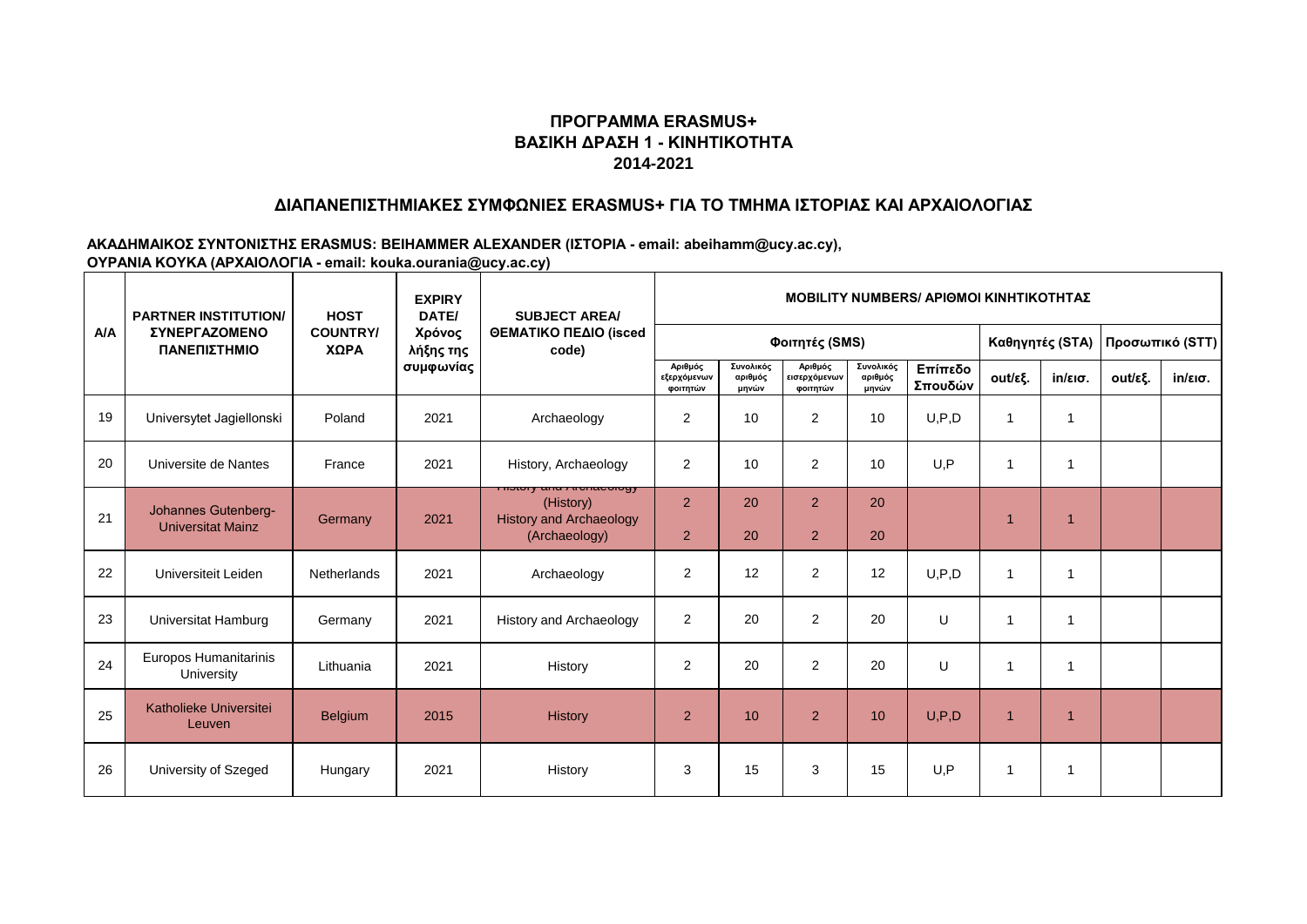### **ΔΙΑΠΑΝΕΠΙΣΤΗΜΙΑΚΕΣ ΣΥΜΦΩΝΙΕΣ ERASMUS+ ΓΙΑ ΤΟ ΤΜΗΜΑ ΙΣΤΟΡΙΑΣ ΚΑΙ ΑΡΧΑΙΟΛΟΓΙΑΣ**

|     | <b>HOST</b><br><b>PARTNER INSTITUTION/</b>   |                         | <b>EXPIRY</b><br>DATE/           | <b>SUBJECT AREA/</b>           | <b>ΜΟΒΙLITY NUMBERS/ ΑΡΙΘΜΟΙ ΚΙΝΗΤΙΚΟΤΗΤΑΣ</b> |                               |                                     |                               |                    |                |                   |                 |         |  |
|-----|----------------------------------------------|-------------------------|----------------------------------|--------------------------------|------------------------------------------------|-------------------------------|-------------------------------------|-------------------------------|--------------------|----------------|-------------------|-----------------|---------|--|
| A/A | <b>ΣΥΝΕΡΓΑΖΟΜΕΝΟ</b><br>ΠΑΝΕΠΙΣΤΗΜΙΟ         | <b>COUNTRY/</b><br>ΧΩΡΑ | Χρόνος<br>λήξης της<br>συμφωνίας | ΘΕΜΑΤΙΚΟ ΠΕΔΙΟ (isced<br>code) |                                                |                               | Φοιτητές (SMS)                      |                               |                    |                | Καθηγητές (STA)   | Προσωπικό (STT) |         |  |
|     |                                              |                         |                                  |                                | Αριθμός<br>εξερχόμενων<br>φοιτητών             | Συνολικός<br>αριθμός<br>μηνών | Αριθμός<br>εισερχόμενων<br>φοιτητών | Συνολικός<br>αριθμός<br>μηνών | Επίπεδο<br>Σπουδών | out/εξ.        | $in/\epsilon$ ισ. | out/εξ.         | in/εισ. |  |
| 27  | <b>University College Dublin</b>             | Ireland                 | 2014                             | <b>History</b>                 | $\overline{1}$                                 | 9                             | $\overline{1}$                      | 9                             | $\overline{U}$     | $\overline{1}$ | $\overline{1}$    |                 |         |  |
| 28  | Universita degli Studi di<br>Sassari         | Italy                   | 2021                             | <b>History and Archaeology</b> | 2                                              | 12                            | 2                                   | 12                            | P                  |                | 1                 |                 |         |  |
| 29  | <b>Trinity College Dublin</b>                | Ireland                 | 2021                             | <b>History and Archaeology</b> | 2                                              | 18                            | $\overline{2}$                      | 18                            | P                  | -1             | 1                 |                 |         |  |
| 30  | Universite de Provence -<br>Aix-Marselille I | France                  | 2021                             | Archaeology                    | $\overline{2}$                                 | 10                            | 2                                   | 10                            | P                  |                |                   |                 |         |  |
| 31  | Universita Degli Studi di<br>Milano          | Italy                   | 2021                             | History and Archaeolgy         | -1                                             | 6                             | 1                                   | 6                             | U, P, D            | $\mathbf{1}$   | -1                |                 |         |  |
| 32  | Ruhr-Universitat Bochum                      | Germany                 | 2021                             | History, Philosophy            | 2                                              | 12                            | $\overline{2}$                      | 12                            | U, P, D            | $\mathbf{1}$   | 1                 |                 |         |  |
| 33  | Mimar Sinan Fine Arts<br>University          | Turkey                  | 2021                             | History and Archaelogy         | 4                                              | 24                            | $\overline{2}$                      | 12                            | U, P, D            | 1              | ٠                 |                 |         |  |
| 34  | Pedagogical University of<br>Cracow          | Poland                  | 2021                             | <b>History and Archaelogy</b>  | 2                                              | 10                            | $\overline{2}$                      | 10 <sup>10</sup>              | U, P               | 1              | $\overline{1}$    |                 |         |  |
| 35  | Universite de Paris-<br>Sorbonne             | France                  | 2018                             | History and Archaeology        | 3                                              | 27                            | 3                                   | 27                            | U.P                |                |                   |                 |         |  |